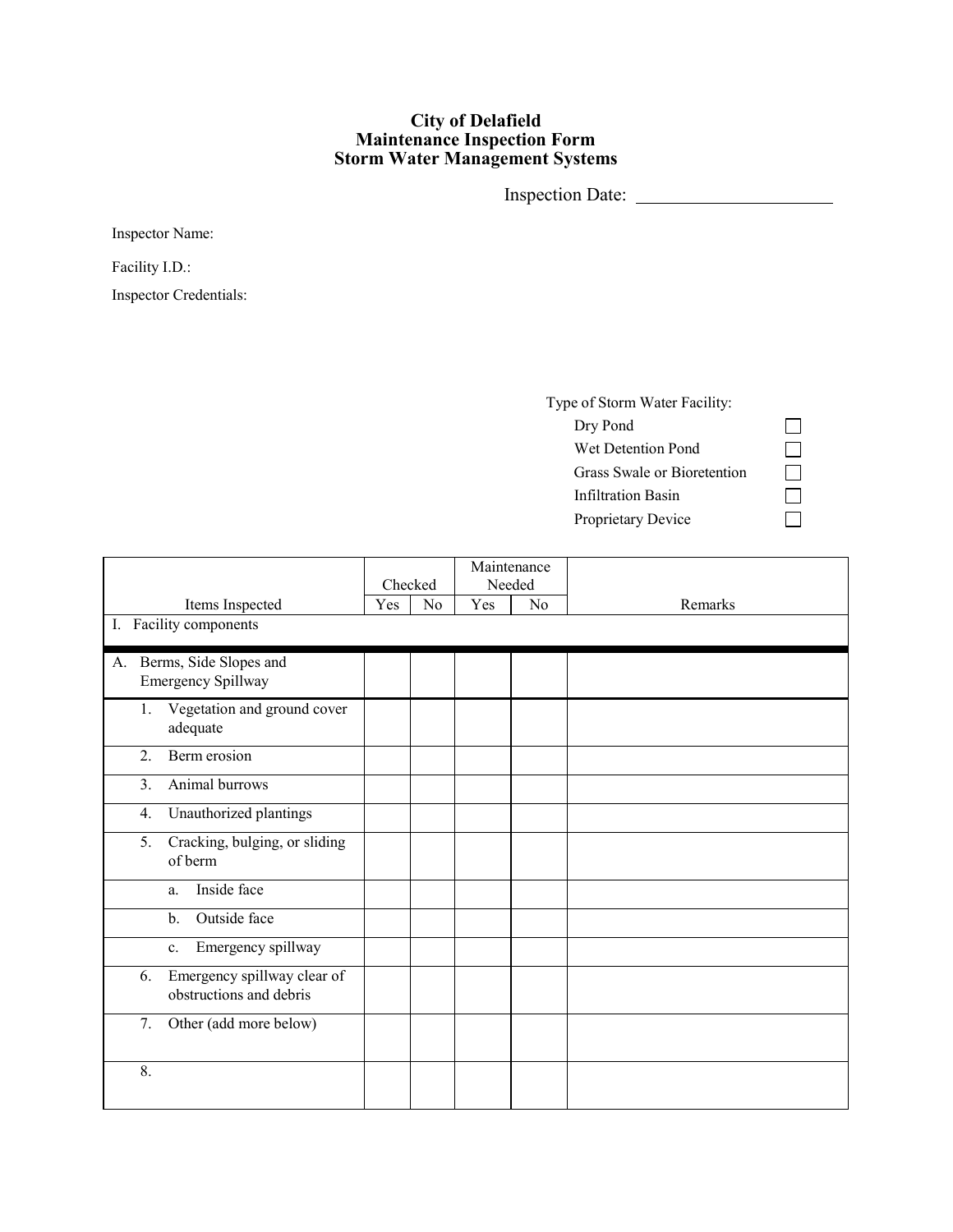|                                                       | Checked               |  | Maintenance<br>Needed |    |         |
|-------------------------------------------------------|-----------------------|--|-----------------------|----|---------|
| Items Inspected                                       | Yes<br>N <sub>o</sub> |  | Yes                   | No | Remarks |
| I. Pond components                                    |                       |  |                       |    |         |
|                                                       |                       |  |                       |    |         |
| B. Riser/Structure and Principal                      |                       |  |                       |    |         |
| <b>Outlet Pipe</b>                                    |                       |  |                       |    |         |
| Type: Reinforced concrete                             |                       |  |                       |    |         |
| Corrugated<br>pipe                                    |                       |  |                       |    |         |
| PVC or HDPE                                           |                       |  |                       |    |         |
| Orifice Obstructions<br>1.                            |                       |  |                       |    |         |
| 2.<br>Riser top trash rack                            |                       |  |                       |    |         |
| a. Debris removal                                     |                       |  |                       |    |         |
| necessary                                             |                       |  |                       |    |         |
| b. Corrosion control                                  |                       |  |                       |    |         |
| Weir trash rack<br>3.                                 |                       |  |                       |    |         |
| Debris removal<br>a.                                  |                       |  |                       |    |         |
| necessary                                             |                       |  |                       |    |         |
| Corrosion control<br>$b$ .                            |                       |  |                       |    |         |
| Sediment accumulation<br>$\overline{4}$ .             |                       |  |                       |    |         |
| inside riser or structure                             |                       |  |                       |    |         |
| Concrete/Masonry<br>5.                                |                       |  |                       |    |         |
| condition riser and barrels                           |                       |  |                       |    |         |
| Cracks or displacement<br>a.                          |                       |  |                       |    |         |
| Minor cracking<br>$\mathbf{b}$ .                      |                       |  |                       |    |         |
| Major cracking (rebars<br>c.                          |                       |  |                       |    |         |
| exposed)                                              |                       |  |                       |    |         |
| Joint failures<br>d.                                  |                       |  |                       |    |         |
| Water tightness<br>e.                                 |                       |  |                       |    |         |
| Sediment accumulation<br>6.                           |                       |  |                       |    |         |
| within outlet pipe.                                   |                       |  |                       |    |         |
| Outlet slope protection or<br>7.<br>rip-rap condition |                       |  |                       |    |         |
|                                                       |                       |  |                       |    |         |
| Other (add below if needed)<br>8.                     |                       |  |                       |    |         |
|                                                       |                       |  |                       |    |         |
| 9.                                                    |                       |  |                       |    |         |
|                                                       |                       |  |                       |    |         |

Note: Please note in the remarks section if a component listed is not applicable.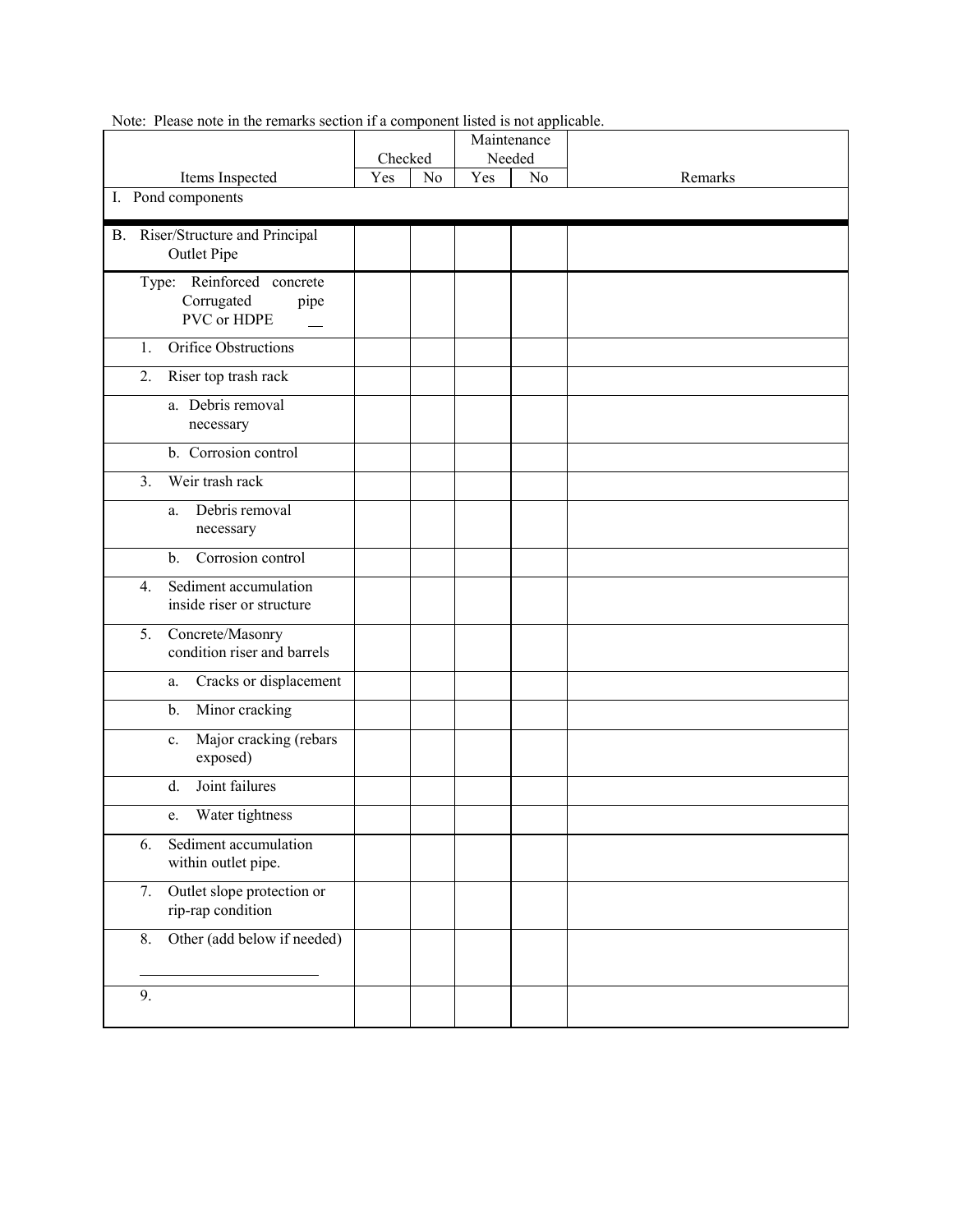|                                                                                                                                                                          |                |    | Maintenance<br>Needed |    |         |
|--------------------------------------------------------------------------------------------------------------------------------------------------------------------------|----------------|----|-----------------------|----|---------|
| Items Inspected                                                                                                                                                          | Checked<br>Yes | No | Yes                   | No | Remarks |
| Pond components                                                                                                                                                          |                |    |                       |    |         |
| C. Permanent Pool (Wet Ponds)                                                                                                                                            |                |    |                       |    |         |
| Undesirable vegetative growth<br>1.                                                                                                                                      |                |    |                       |    |         |
| Floating or floatable debris<br>2.<br>removal required                                                                                                                   |                |    |                       |    |         |
| Visible pollution<br>3.                                                                                                                                                  |                |    |                       |    |         |
| Safety shelf/shoreline<br>4.<br>degradation                                                                                                                              |                |    |                       |    |         |
| Other (specify below)<br>5.                                                                                                                                              |                |    |                       |    |         |
| 6.                                                                                                                                                                       |                |    |                       |    |         |
| Sediment Forebays<br>D.                                                                                                                                                  |                |    |                       |    |         |
| Debris removal required<br>1.                                                                                                                                            |                |    |                       |    |         |
| Permanent water depth/<br>2.<br>sediment accumulation (min.<br>of 3 feet of standing water<br>typically required. If less<br>measured then maintenance<br>likely needed) |                |    |                       |    |         |
| 3.<br>Other (specify below)                                                                                                                                              |                |    |                       |    |         |
| 4.                                                                                                                                                                       |                |    |                       |    |         |
| Dry Pond Areas<br>Ε.                                                                                                                                                     |                |    |                       |    |         |
| Vegetation adequate<br>1.                                                                                                                                                |                |    |                       |    |         |
| 2.<br>Undesirable vegetative growth                                                                                                                                      |                |    |                       |    |         |
| Undesirable woody vegetation<br>3.                                                                                                                                       |                |    |                       |    |         |
| Drainage paths clear of<br>4.<br>obstructions                                                                                                                            |                |    |                       |    |         |
| Standing water or wet areas<br>5.<br>(check after dry period)                                                                                                            |                |    |                       |    |         |
| Sediment and/or trash<br>6.<br>accumulation                                                                                                                              |                |    |                       |    |         |
| Other (specify below)<br>7.                                                                                                                                              |                |    |                       |    |         |
| 8.                                                                                                                                                                       |                |    |                       |    |         |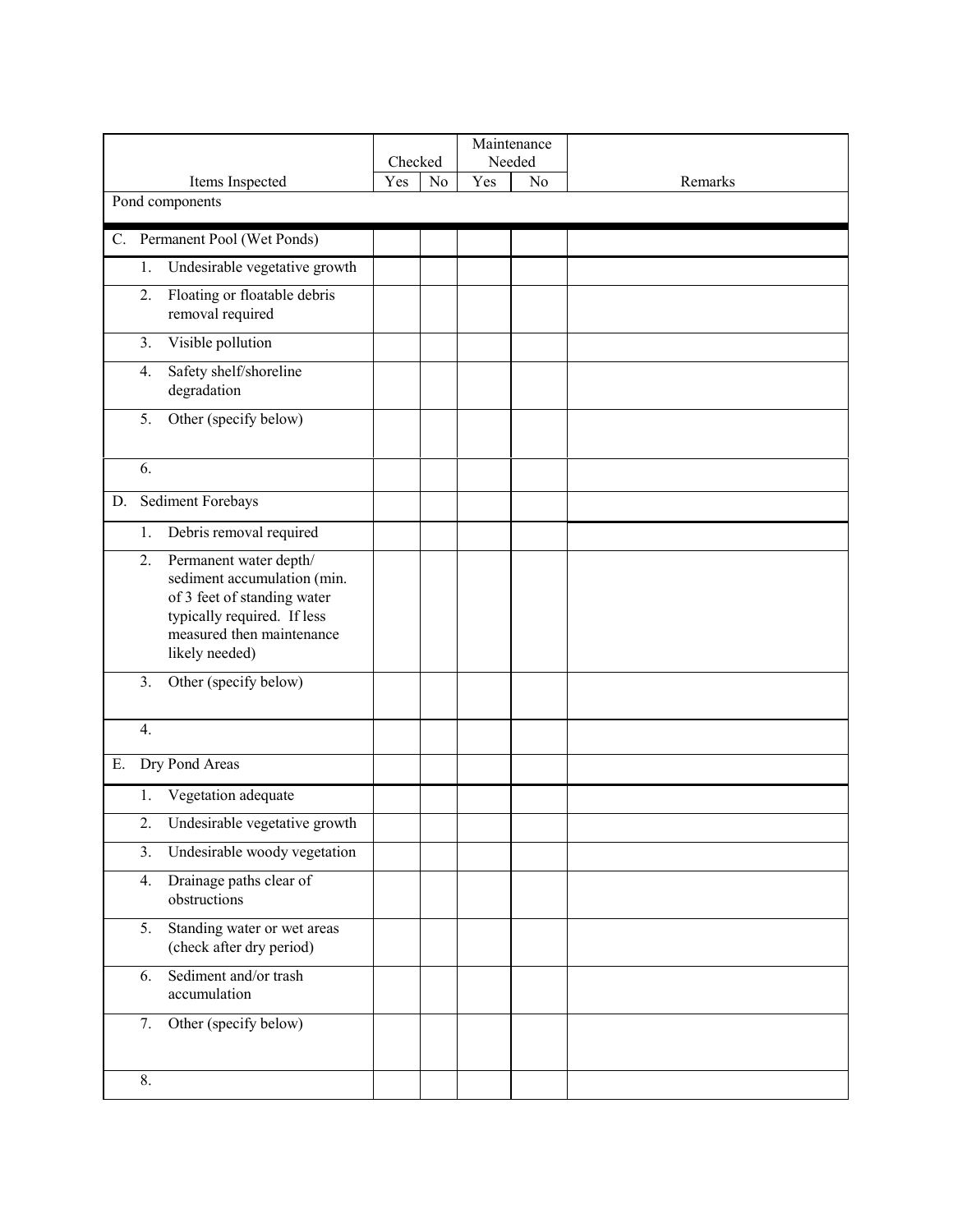|                                                                                                     | Checked |    |     | Maintenance<br>Needed |         |
|-----------------------------------------------------------------------------------------------------|---------|----|-----|-----------------------|---------|
| Items Inspected                                                                                     | Yes     | No | Yes | No                    | Remarks |
| Pond components                                                                                     |         |    |     |                       |         |
| Condition of Inlets Into Pond<br>$F_{\cdot}$                                                        |         |    |     |                       |         |
| Riprap failures<br>1.                                                                               |         |    |     |                       |         |
| Slope erosion<br>2.                                                                                 |         |    |     |                       |         |
| 3.<br>Storm drain pipes                                                                             |         |    |     |                       |         |
| End sections/grates<br>4.                                                                           |         |    |     |                       |         |
| 5.<br>Other (specify)                                                                               |         |    |     |                       |         |
| Other<br>G.                                                                                         |         |    |     |                       |         |
| 1.<br>Encroachments on pond or<br>easement area                                                     |         |    |     |                       |         |
| Complaints from residents<br>2.<br>(describe on back)                                               |         |    |     |                       |         |
| Aesthetics<br>3.                                                                                    |         |    |     |                       |         |
| Grass mowing required<br>a.                                                                         |         |    |     |                       |         |
| Weed removal needed<br>$\mathbf{b}$ .                                                               |         |    |     |                       |         |
| Other (specify)<br>$c_{\cdot}$                                                                      |         |    |     |                       |         |
| Any public hazards (specify)<br>4.                                                                  |         |    |     |                       |         |
| Maintenance access<br>5.                                                                            |         |    |     |                       |         |
| H. Proprietary Devices                                                                              |         |    |     |                       |         |
| Accumulation of sediment<br>1.<br>within device (removal per<br>manufacturer's<br>recommendations.) |         |    |     |                       |         |
| 2.<br>Device defects observed                                                                       |         |    |     |                       |         |

## II. Summary (provide additional sheets if necessary)

| 1. Inspector Remarks: |
|-----------------------|
|                       |
|                       |
|                       |
|                       |
|                       |